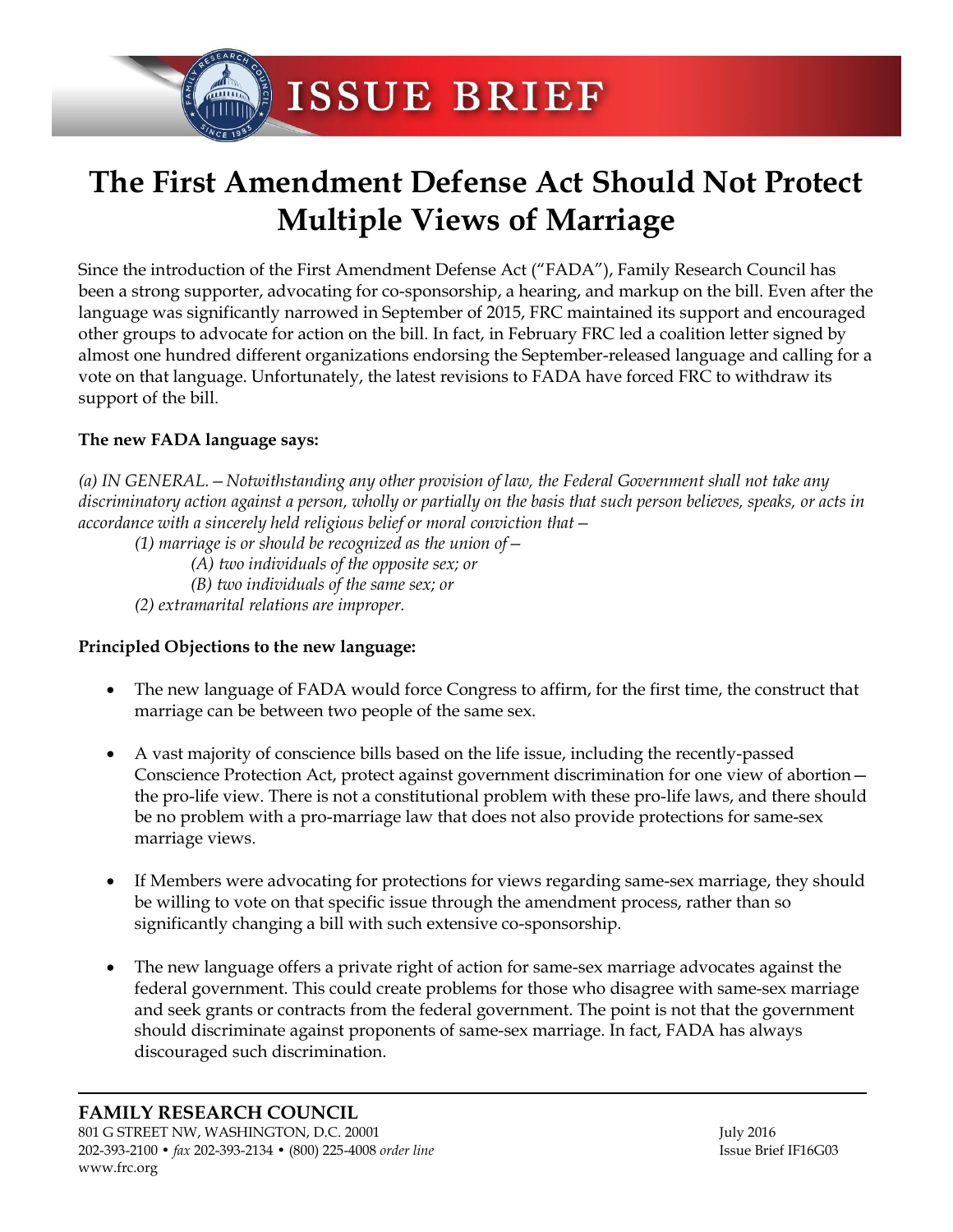• The new language is unnecessary because of a provision of the bill that, from its introduction, said "nothing in this Act shall be construed to prevent the Federal Government from providing, either directly or through a person not seeking protection under this Act, any benefit or service authorized under Federal law." In other words, federal law already provides benefits and protections to those in, and who agree with, same-sex marriages. FADA does not bar such benefits, but it also should not affirm the illegitimate redefinition of marriage by the Court and Obama administration.

## **Practical Objections to the new language:**

- Protecting same-sex marriage views is unnecessary. The vast majority of federal government actors in the Obama administration and the judiciary endorse and promote a same-sex marriage view. Thus, it is natural marriage views, not same-sex marriage views that need protection. While one rogue District Court judge in Mississippi has held that protecting only natural marriage views is unconstitutional, a vast majority of jurists and scholars disagree. This is likely the reason so many laws that protect the consciences of only pro-life persons from federal government discrimination have not been challenged.
- FADA is a messaging bill, and protecting same-sex marriage views at the federal level sends a bad example to the states. With President Obama in the Executive Office, the First Amendment Defense Act is not going to be signed into law this year. However, the House of Representatives passing a strong conscience bill related to marriage could have sent a strong message to states to pass something similar that would protect individuals like Fire Chief Kelvin Cochran, in Georgia. Protecting views that support same-sex marriage is not only unnecessary at the federal level, but sends the wrong message to the states. Unfortunately, the new language fails to achieve this objective.
- Protecting multiple views of marriage may undermine the protections for people who hold a natural view of marriage. Some may argue that FADA contains language that prevents disparate treatment. As Chai Feldblum pointed out years ago, "There can be a conflict between religious liberty and sexual liberty, but in almost all cases, the sexual liberty should win because that's the only way that the dignity of gay people can be affirmed in any realistic manner." In the course of a competition for federal grants and contracts between an organization or institution that affirms natural marriage and one that affirms multiple views of marriage, it is difficult to conceive of a federal government agency awarding a grant or contract to the entity with the more narrow view of marriage. In fact, the Department of Health and Human Services denied Catholic Charities a human trafficking grant stating that it did not offer a broad array of services, because it does not provide or refer for abortions. This is the type of discrimination entities are likely to see from the federal government. The point isn't that the government will deny grants or contracts to proponents of natural marriage because of their view of marriage, but rather, the government will deny such awards on grounds that the entity that believes in natural marriage does not offer the broadest array of services to the broadest group of people. Whether the pro-same-sex marriage or the pro-natural marriage entities would have stronger protections under FADA would ultimately be a question for the courts. In other words, the new version of FADA undermines the entire purpose of the bill.